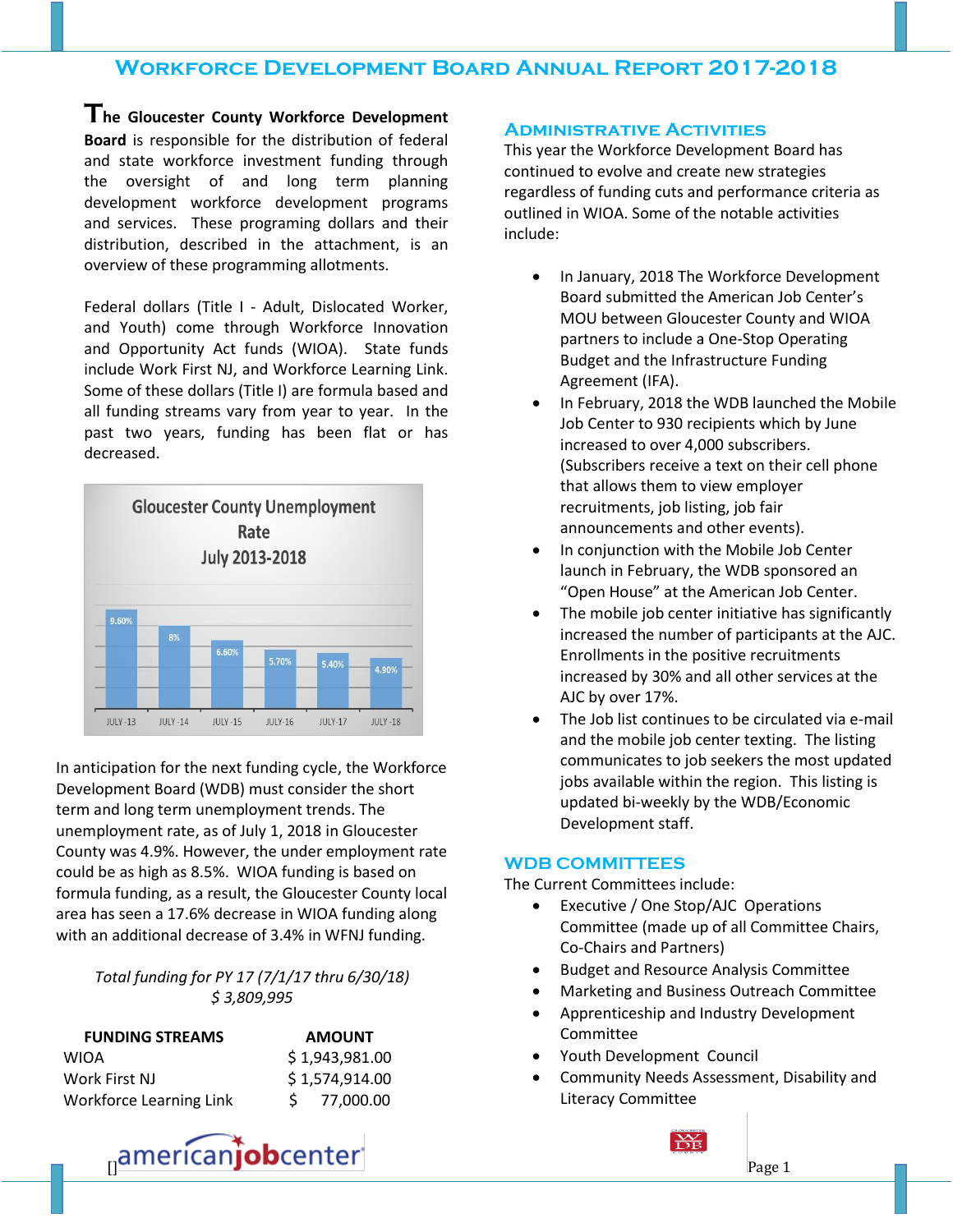### **Business Outreach and Partnerships**

- The WDB continues to collaborate with Pascale Sykes, United Way, and SJTA, concerning the Pureland East West Shuttle that provides needed transportation to jobs at the Pureland Industrial Complex. Ridership has grown over 210% since its inception. There are now plans to expand services to include weekends.
- Local area businesses have been able to utilize the unique training options offered by the NLWD as a result of staff introducing these opportunities to local businesses through a series of Small Business Spotlights and informations sessions.
- Through the Marketing and Business Outreach committee, the WDB has developed a more successful marketing strategy incorporating the use of social media and bi monthly WDB email blast through the Gloucester County Chamber of Commerce. This has increased awareness of the WDB resources/programs to local area businesses threefold.

### **WDB BUSINESS RETENTION PROGRAM**

| BUSINESS RETENTION STATS June 30, 2017-July 1, 2018 |     |
|-----------------------------------------------------|-----|
| <b>Number of Companies</b>                          | 105 |
| <b>Positive Recruitments</b>                        | 45  |
| <b>Job Placements</b>                               | 490 |

- Business Retention continues to be a departmental priority. WDB staff along with the Business Services Representative, regularly visits area employers to assess their needs and provide referrals and assistance. During the program year, 105 companies were visited. Multiple companies required more than one visit. We introduced and encouraged employers to take advantage of the hiring incentives and training incentives offered by the State of NJ. The representatives that oversee the state programs in local area, also joined us for the majority of these visits.
- Relationships have been established with the New Jersey Talent Networks: TLD, Retail, Hospitality & Tourism, Health Care, Financial Services, and Advanced Manufacturing. A new talent network for Southern NJ in Construction & Utilities was

established at Rowan University. The representatives from these Talent Networks have become a valuable resource for the WDB and our area companies. These relationships continue to be strengthened.

- There were 45 Positive Recruitments that occurred at the AJC. Large and small employers took advantage of the services at the AJC to included but not limited to Amazon, Omega Engineering, Virtua Healthcare, Cardinal Health, St. Gobain (advanced manufacturing) and many others.
- Several local employers have benefited from the hiring and training incentives offered through the State of New Jersey.

### **Job Fairs and Career Resource Events**

• One of the largest impacts on job placement has been through the WDB Job Fairs and positive recruitment events. Workforce Development Board has held four job fairs: two Mega Job Fairs, one for the disability and community and one held at a faith based organization – St. Matthews to target job seekers in the Southern portion Gloucester County. This year the job fairs served over 2,000 people and introduced jobseekers to over 125 different companies with job opportunities. As a result, over 150 individuals were hired by an array of Gloucester County companies. Below is a breakdown of employer types:



americanjobcenter and the state of  $\overline{\text{base 2}}$ 

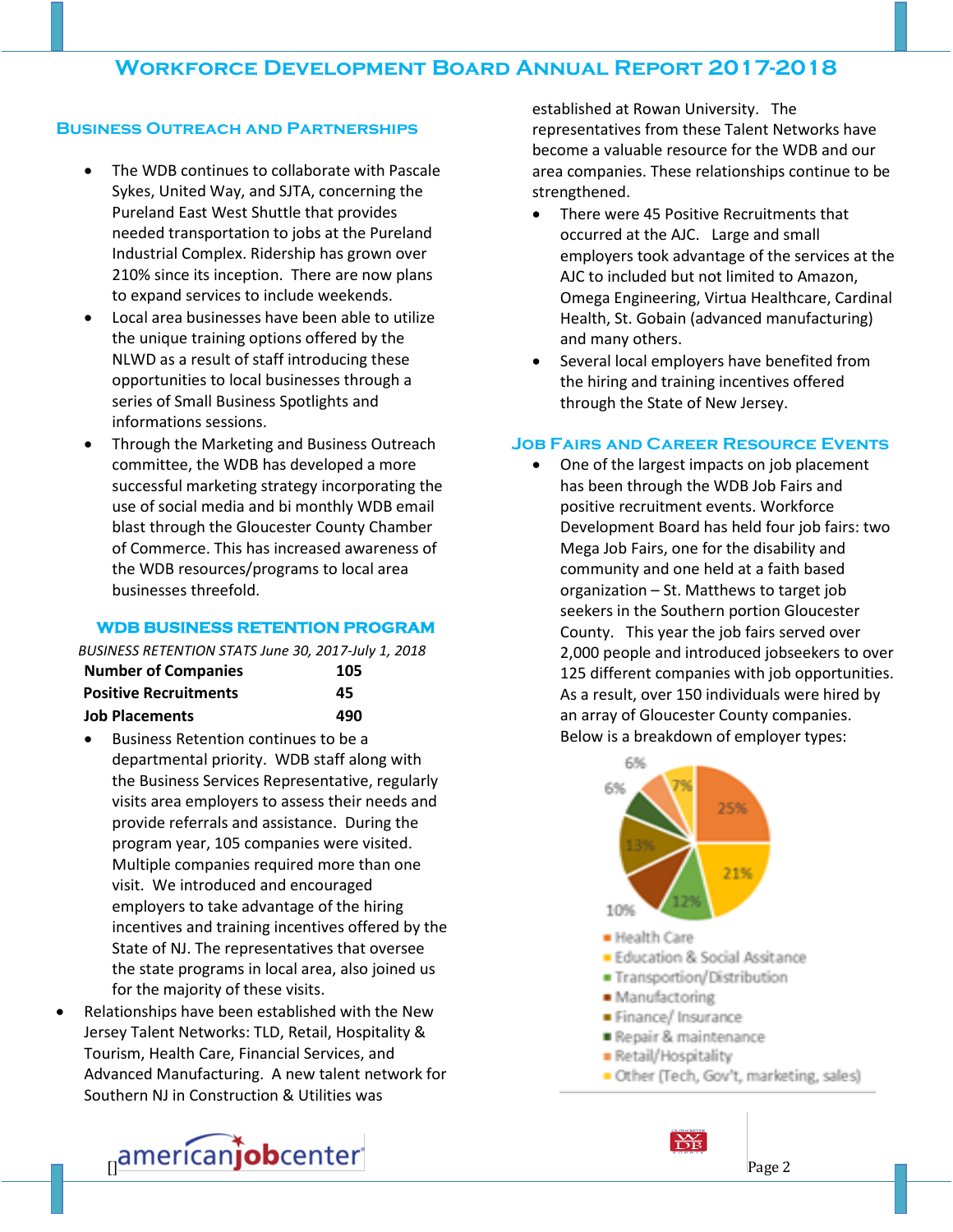# **American Job Center** (July 1, 2017 to June 30, 2018):

Because of recent engagement processes conducted by the WDB in conjunction with the AJC, the American Job Center of Gloucester County served 19,685 participants which compared to last year, is a **17.3%** increase.

Additionally, there has been an increase in the number of customers participating in the AJC's Career Service. The number of individuals receiving training services has risen as well. The WDB believes the increase occurred because of new marketing initiatives to include expanded outreach activities such as the Mobile Job Center.

| Participants Served            | 19,685 |
|--------------------------------|--------|
| <b>AJC Orientation</b>         | 414    |
| Job Search Assistance          | 3,126  |
| Workshop                       |        |
| Assessments and                | 378    |
| <b>Testing</b>                 |        |
| Job openings Received          | 329    |
| <b>Staff Assisted Services</b> | 2,993  |
| <b>Job Placements</b>          | 490    |
| <b>DVR Rehabs</b>              |        |
| <b>Job Orders</b>              | 3,370  |
| <b>Tuition Waivers</b>         | 12     |
| <b>Learning Link</b>           | 81     |
| Participants                   |        |
| <b>Classroom Training</b>      | 278    |
| Grants                         |        |
| Youth Education &              | 46     |
| Career Center                  |        |
| <b>Training Related Job</b>    | 125    |
| Placements                     |        |
| Ex-offenders                   | 72     |
| WFNJ "To Work"                 | 93     |
| Programs (TANF, GA,            |        |
| SNAP)                          |        |

## **Local AJC Statistics**

#### *Special Notes*

- *The WDB along with the AJC Operator and Partners are committed to providing workforce services at the comprehensive AJC that are seamless to the job seeker and employer customers. To demonstrate, the Workforce Learning Link (WLL) instructor working with the ES Counselor increased enrollments at the WLL by having the Instructor participate in the RESEA. The WLL enrollments exceed the prescribed level of service (LOS) even though the RESEA participants have decreased.*
- *Keeping with the local area plan and state initiatives the WDB has been working closely with AJC involving the ex-offender population and service providers concerning re-entry assistance. During PY17 Title I Training staff have been attending local "Drug Court" while ES staff has been conducting workshops for those on probation. Additionally, the WDB has been working with providers and correctional facilities in order to supply pre-release services to those incarcerated.*

#### *WIOA/ AJC Performance*

 The Gloucester County WDB is aware of all of WIOA's performance measurements with it's six primary indicators of performance for the six core programs. The core programs include: WIOA Title I (Adult, Dislocated and Youth), Title II – Adult Literacy,

Title III – Wagner-Peyser/Employment Service, Title IV – Division of Vocational Rehabilitation Servicers (DVRS)

The core programs are recognized as the partners of the comprehensive AJC of Gloucester County. It should be noted the performance indicators do not apply to all of the partners, such as DVRS until after PY 2017. Additionally, some of the performance indicators such as "Measurable Skill Gains & Effectiveness in Serving Employers" goals have yet to be determined.

 **WIOA Performance Indicators**: Employment Rate (2nd Q after exit) Employment Rate (4th Q after exit)